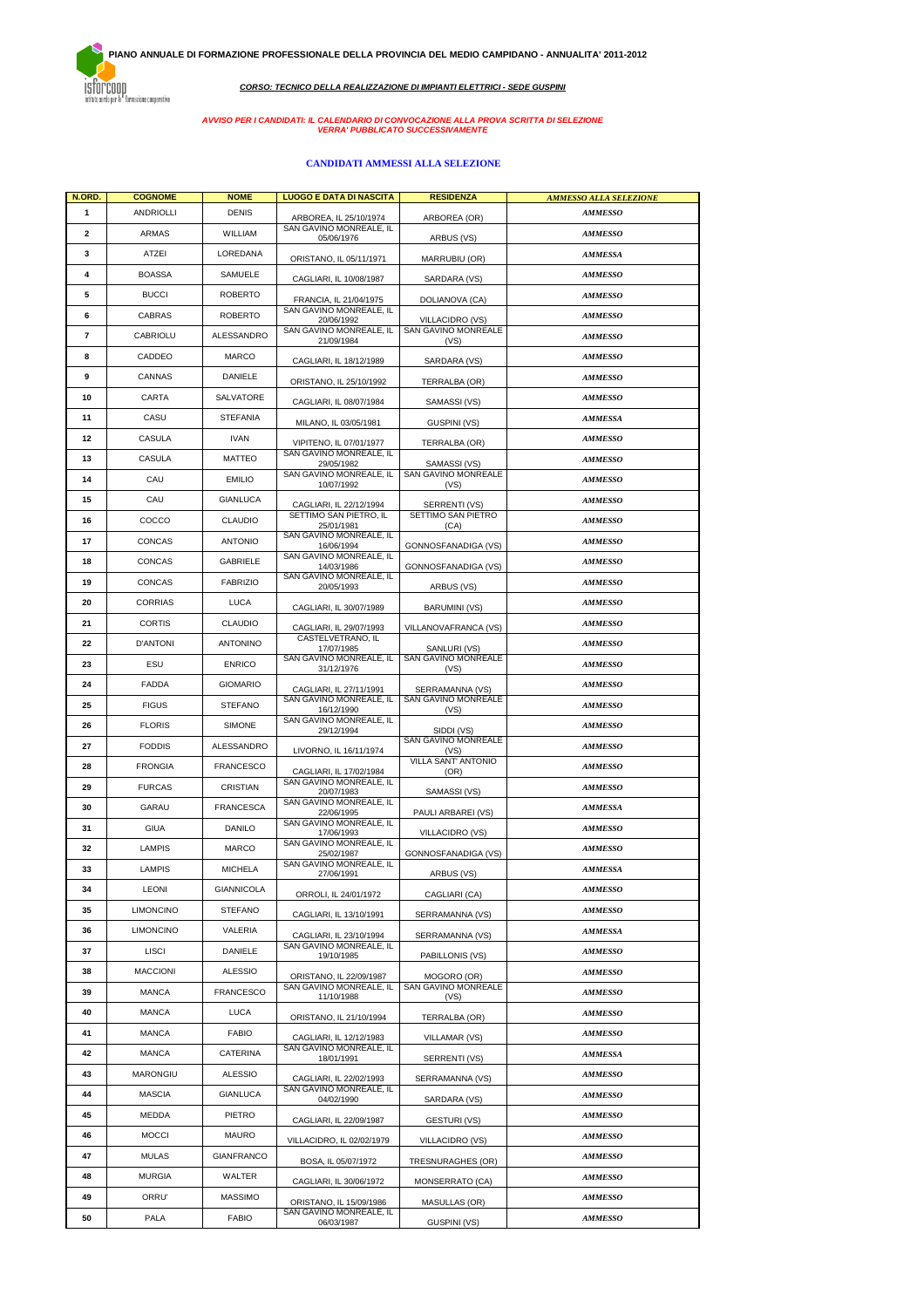| 51 | <b>PEDDIS</b>  | <b>NICOLA</b>                    | SAN GAVINO MONREALE, IL<br>12/02/1982   | GUSPINI (VS)                | <b>AMMESSO</b> |  |
|----|----------------|----------------------------------|-----------------------------------------|-----------------------------|----------------|--|
| 52 | PELODO         | <b>ANDREA</b>                    | ORISTANO, IL 04/01/1973                 | SANTA GIUSTA (OR)           | <b>AMMESSO</b> |  |
| 53 | PERRA          | <b>MIRKO</b>                     | CAGLIARI, IL 08/09/1993                 | VILLANOVAFRANCA (VS)        | <b>AMMESSO</b> |  |
| 54 | PERRICONE      | <b>FILIPPO</b>                   | CAGLIARI, IL 26/11/1993                 | VILLANOVAFRANCA (VS)        | <b>AMMESSO</b> |  |
| 55 | PILLONI        | DANIEL                           | SAN GAVINO MONREALE, IL<br>20/11/1991   | SANLURI (VS)                | <b>AMMESSO</b> |  |
| 56 | PILLONI        | DANILO                           | ORISTANO, IL 20/06/1981                 | RIOLA SARDO (OR)            | <b>AMMESSO</b> |  |
| 57 | <b>PINNA</b>   | <b>ALESSIO</b>                   | SAN GAVINO MONREALE, IL<br>18/09/1985   | GONNOSFANADIGA (VS)         | <b>AMMESSO</b> |  |
| 58 | <b>PINNA</b>   | <b>LORENZO</b>                   | SAN GAVINO MONREALE. IL<br>20/05/1995   | SAN GAVINO MONREALE<br>(VS) | <b>AMMESSO</b> |  |
| 59 | PINNA          | CHRISTIAN                        | CERNUSCO SUL NAVIGLIO, IL<br>30/07/1984 | <b>GUSPINI (VS)</b>         | <b>AMMESSO</b> |  |
| 60 | <b>PIRAS</b>   | ANDREA                           | SAN GAVINO MONREALE, IL<br>05/08/1987   | GONNOSFANADIGA (VS)         | <b>AMMESSO</b> |  |
| 61 | <b>PIRAS</b>   | <b>DAVIDE</b>                    | SAN GAVINO MONREALE, IL<br>28/10/1990   | GUSPINI (VS)                | <b>AMMESSO</b> |  |
| 62 | PIREDDU        | <b>IVAN</b>                      | CAGLIARI, IL 24/11/1995                 | SERRENTI (VS)               | <b>AMMESSO</b> |  |
| 63 | PORCEDDU       | DAVIDE                           | CAGLIARI, IL 21/12/1990                 | COLLINAS (VS)               | <b>AMMESSO</b> |  |
| 64 | PORCU          | <b>STEFANO</b><br><b>MASSIMO</b> | MILANO, IL 29/10/1986                   | VILLAMAR (VS)               | <b>AMMESSO</b> |  |
| 65 | PORRU          | <b>FRANCESCO</b>                 | CAGLIARI, IL 26/01/1989                 | VILLANOVAFRANCA (VS)        | <b>AMMESSO</b> |  |
| 66 | <b>PORTA</b>   | ALESSANDRO                       | CAGLIARI, IL 22/04/1981                 | SAMASSI (VS)                | <b>AMMESSO</b> |  |
| 67 | PUSCEDDU       | CARLO                            | CAGLIARI, IL 13/01/1980                 | SAN SPERATE (CA)            | <b>AMMESSO</b> |  |
| 68 | <b>RUGGERI</b> | PIER GIACOMO                     | SAN GAVINO MONREALE, IL<br>04/01/1990   | GUSPINI (VS)                | <b>AMMESSO</b> |  |
| 69 | <b>SABA</b>    | <b>JESSICA</b>                   | SAN GAVINO MONREALE, IL<br>28/01/1977   | <b>GONNOSFANADIGA (VS)</b>  | <b>AMMESSA</b> |  |
| 70 | SABEDDU        | <b>LUCA</b>                      | CAGLIARI, IL 11/12/1995                 | VILLANOVAFRANCA (VS)        | <b>AMMESSO</b> |  |
| 71 | SAIU           | <b>FABIO</b>                     | CAGLIARI, IL 05/07/1991                 | VILLACIDRO (VS)             | <b>AMMESSO</b> |  |
| 72 | SANNA          | MATTEO                           | SAN GAVINO MONREALE, IL<br>06/01/1993   | GUSPINI (VS)                | <b>AMMESSO</b> |  |
| 73 | SANNA          | DAVIDE                           | ISILI, IL 11/04/1992                    | <b>GESTURI (VS)</b>         | <b>AMMESSO</b> |  |
| 74 | <b>SCANO</b>   | <b>IGNAZIO</b><br>ALESSANDRO     | ORISTANO, IL 18/08/1985                 | URAS (OR)                   | <b>AMMESSO</b> |  |
| 75 | <b>SCANU</b>   | <b>SIMONE</b>                    | SAN GAVINO MONREALE, IL<br>09/05/1989   | GUSPINI (VS)                | <b>AMMESSO</b> |  |
| 76 | <b>SCHIRRU</b> | <b>MASSIMILIANO</b>              | ORROLI, IL 07/02/1972                   | ORROLI (CA)                 | <b>AMMESSO</b> |  |
| 77 | <b>SECCHI</b>  | <b>LUCA</b>                      | CAGLIARI, IL 16/09/1993                 | MOGORO (OR)                 | <b>AMMESSO</b> |  |
| 78 | <b>SERPI</b>   | <b>ANTONIO</b>                   | CAGLIARI, IL 17/07/1990                 | GUSPINI (VS)                | <b>AMMESSO</b> |  |
| 79 | <b>SIAS</b>    | DANIELE                          | CAGLIARI, IL 03/07/1989                 | VILLACIDRO (VS)             | <b>AMMESSO</b> |  |
| 80 | SIDDI          | <b>ILARIA</b>                    | SAN GAVINO MONREALE, IL<br>27/01/1981   | SAN GAVINO MONREALE<br>(VS) | <b>AMMESSA</b> |  |
| 81 | SIDDI          | <b>FEDERICA</b>                  | IGLESIAS, IL 12/04/1984                 | URAS (OR)                   | <b>AMMESSA</b> |  |
| 82 | <b>STERI</b>   | <b>GIUSEPPE</b>                  | CAGLIARI, IL 15/03/1974                 | SERRAMANNA (VS)             | <b>AMMESSO</b> |  |
| 83 | TALLORU        | ANDREA                           | CAGLIARI, IL 23/11/1982                 | SERRENTI (VS)               | <b>AMMESSO</b> |  |
| 84 | <b>TANDA</b>   | <b>ANTONIO</b>                   | CAGLIARI, IL 16/06/1980                 | SELARGIUS (CA)              | <b>AMMESSO</b> |  |
| 85 | TATEO          | <b>ROBERTO</b>                   | CEVA, IL 13/08/1984                     | PAULILATINO (OR)            | <b>AMMESSO</b> |  |
| 86 | <b>TUVERI</b>  | <b>GIANLUCA</b>                  | SAN GAVINO MONREALE, IL<br>27/02/1988   | <b>GUSPINI (VS)</b>         | <b>AMMESSO</b> |  |
| 87 | ZEDDA          | <b>MASSIMILIANO</b>              | SAN GAVINO MONREALE, IL<br>06/03/1967   | SAN GAVINO MONREALE<br>(VS) | <b>AMMESSO</b> |  |
| 88 |                |                                  |                                         |                             |                |  |

#### **CANDIDATI AMMESSI ALLA SELEZIONE CON RISERVA**

#### **I candidati AMMESSI CON RISERVA alla selezione sono invitati a contattare quanto prima la segretia Isforcoop: Tel 070/541165**

| N.ORD.         | <b>COGNOME</b>  | <b>NOME</b>     | <b>LUOGO E DATA DI NASCITA</b>        | <b>RESIDENZA</b>                   | <b>AMMESSO CON RISERVA</b> |  |
|----------------|-----------------|-----------------|---------------------------------------|------------------------------------|----------------------------|--|
| $\mathbf{1}$   | CABONI          | <b>TIZIANA</b>  | TORINO, IL 30/04/1970                 | SAN GAVINO MONREALE<br>(VS)        | <b>AMMESSA CON RISERVA</b> |  |
| $\overline{2}$ | CAU             | CLAUDIO         | ORISTANO, IL 24/02/1984               | SANTA GIUSTA (OR)                  | <b>AMMESSO CON RISERVA</b> |  |
| 3              | <b>FENUCCIO</b> | <b>STEFANO</b>  | CAGLIARI, IL 06/12/1991               | SERRENTI (VS)                      | <b>AMMESSO CON RISERVA</b> |  |
| 4              | <b>FLORE</b>    | <b>GIOVANNI</b> | SORGONO, IL 13/05/1990                | SAMUGHEO (OR)                      | <b>AMMESSO CON RISERVA</b> |  |
| 5              | GARAU           | <b>LUCA</b>     | SAN GAVINO MONREALE, IL<br>12/05/1995 | <b>GUSPINI (VS)</b>                | <b>AMMESSO CON RISERVA</b> |  |
| 6              | <b>MESSINAS</b> | LUIGI           | SAN GAVINO MONREALE. IL<br>02/11/1981 | VILLACIDRO (VS)                    | <b>AMMESSO CON RISERVA</b> |  |
| $\overline{7}$ | <b>MURA</b>     | <b>DAVIDE</b>   | SAN GAVINO MONREALE, IL<br>10/07/1991 | <b>VILLAMAR (VS)</b>               | <b>AMMESSO CON RISERVA</b> |  |
| 8              | <b>MUSCAS</b>   | <b>RICCARDO</b> | SAN GAVINO MONREALE. IL<br>20/07/1993 | VILLACIDRO (VS)                    | <b>AMMESSO CON RISERVA</b> |  |
| 9              | ORTU            | <b>GIOVANNI</b> | ORISTANO, IL 08/07/1984               | ORISTANO (OR)                      | <b>AMMESSO CON RISERVA</b> |  |
| 10             | PIA             | VALERIA         | SAN GAVINO MONREALE, IL<br>04/03/1985 | SERRAMANNA (VS)                    | <b>AMMESSA CON RISERVA</b> |  |
| 11             | SCANU           | AMEDEO          | SAN GAVINO MONREALE. IL<br>04/05/1991 | SANLURI (VS)                       | <b>AMMESSO CON RISERVA</b> |  |
| 12             | <b>SERRA</b>    | <b>ALBERTO</b>  | SAN GAVINO MONREALE, IL<br>14/05/1987 | <b>SAN GAVINO MONREALE</b><br>(VS) | <b>AMMESSO CON RISERVA</b> |  |
| 13             | <b>VIRDIS</b>   | PAOLO           | SASSARI, IL 25/11/1991                | AIDOMAGGIORE (OR)                  | <b>AMMESSO CON RISERVA</b> |  |